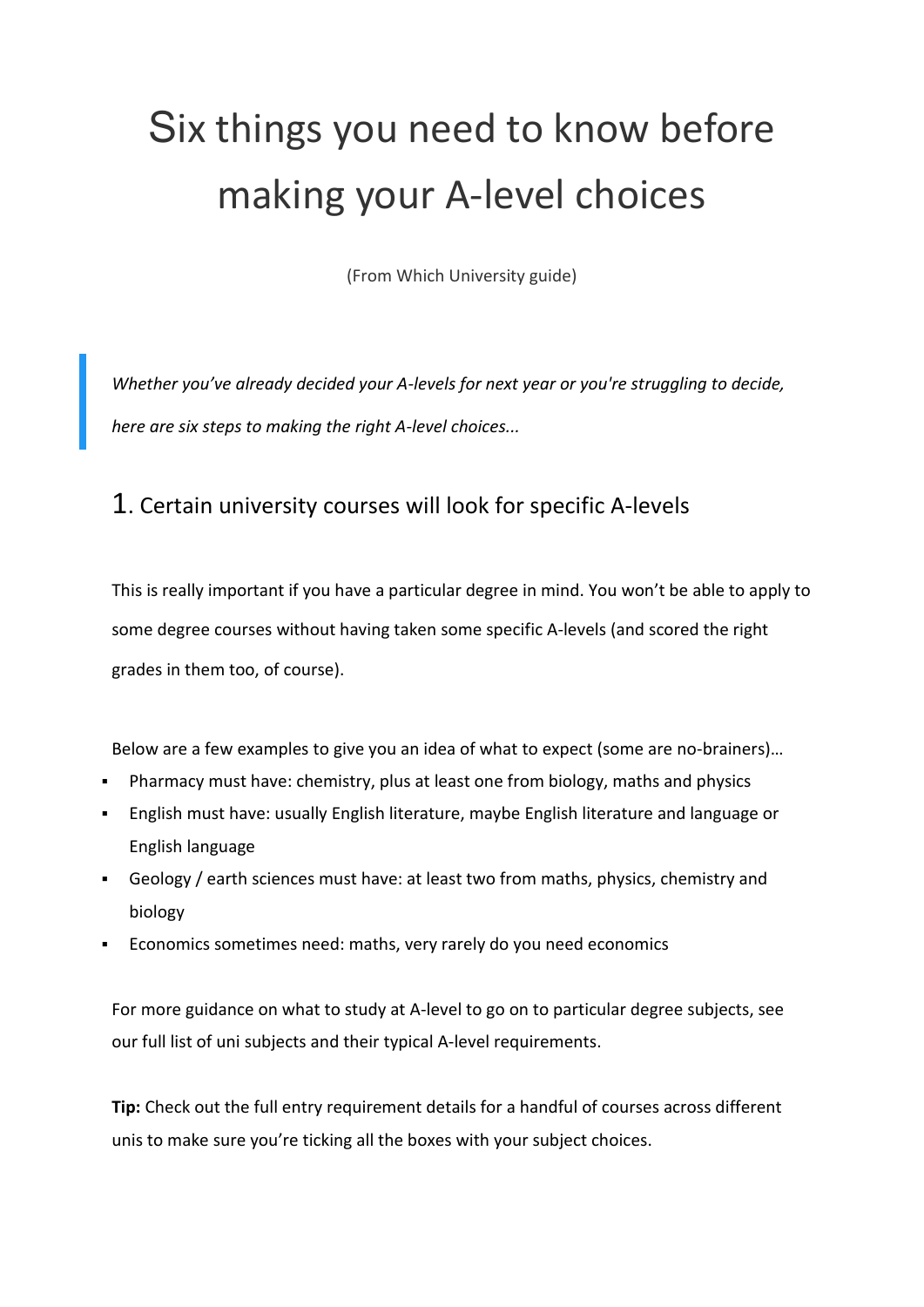# 2. Taking certain A-levels will open up more university course options

Keep your future options wide open when choosing your A-levels by selecting a smart mix of the most commonly asked-for subjects in university entry requirements, known as 'facilitating' subjects. These are:

- biology
- **-** chemistry
- **English**
- **geography**
- **-** history
- maths
- modern and classical languages
- **•** physics

The more of these you choose, the more courses at university will be open to you.

Additionally, if you have a talent for art, design or music and think it could be an avenue you'll pursue, taking the relevant A-levels will help that to happen.

**Be aware:** Some universities openly discourage students from taking certain [combinations](https://university.which.co.uk/advice/a-level-choices/are-certain-a-level-combinations-too-narrow) of A-level [subjects,](https://university.which.co.uk/advice/a-level-choices/are-certain-a-level-combinations-too-narrow) particularly when subjects are very similar like business studies and economics - something to bear in mind when you're making A-level choices.

### 3. A-levels are a lot tougher than GCSEs

The reason you take a particular subject at A-level will come down to one (or more) of these three scenarios (usually): you need it to pursue a particular career; it's a subject you enjoy and are good at; or it's a subject you've not studied before but you think will suit you.

Either way, be prepared for a big jump in the level of difficulty when you transition from GCSE to AS-level (or any other Advanced level qualification for that matter). You'll also see differences in the way you're taught and in what is expected of you.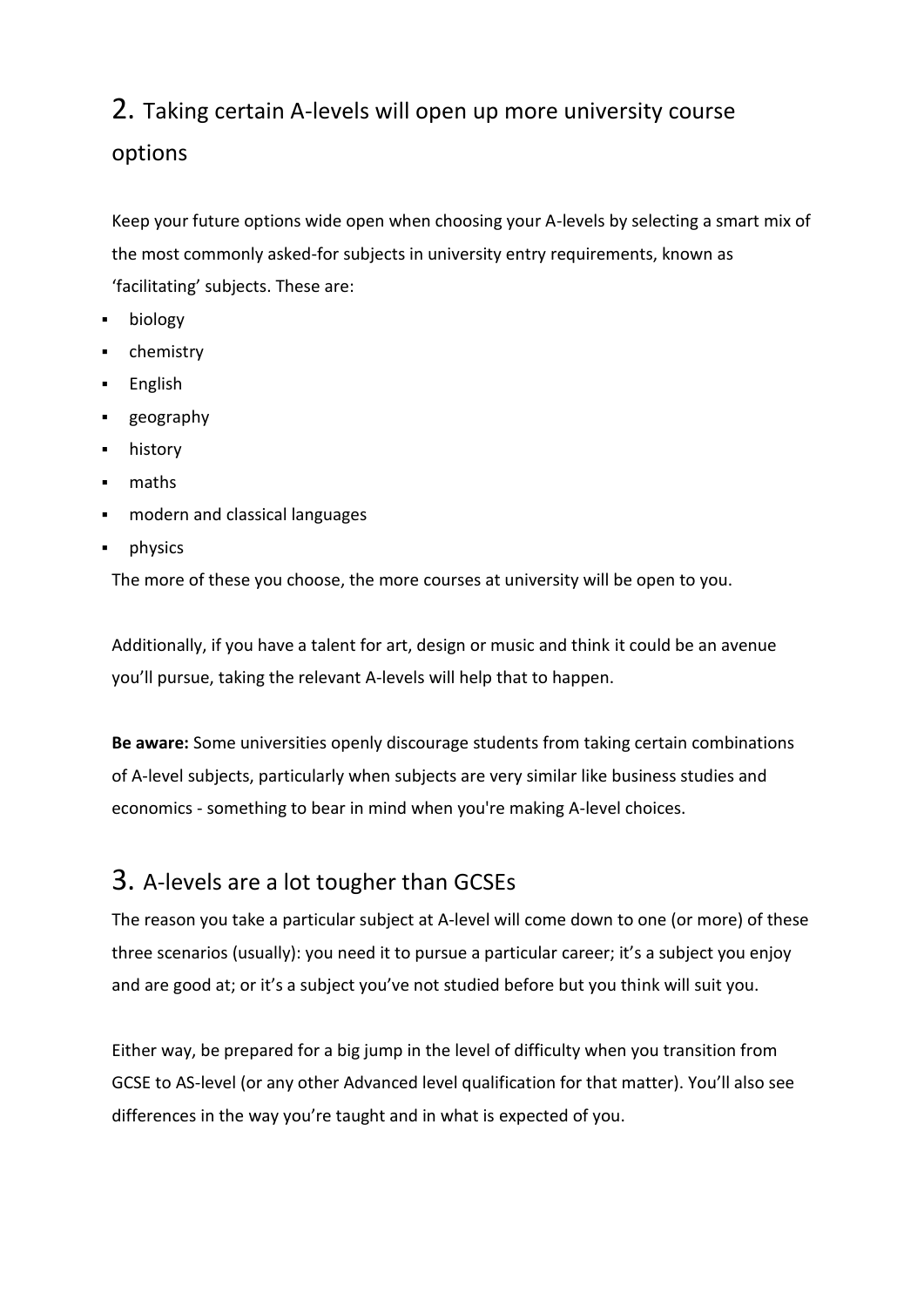## 4. Some courses and universities have lists of subjects they don't

#### accept

Particular courses – take, for instance, an [architecture](https://www.bath.ac.uk/study/ug/prospectus/subject/architecture/entry-requirements/) course at the University of Bath – will view certain A-levels as less effective preparation for university studies than others. Similarly, some universities – such as the [University](https://www.sheffield.ac.uk/undergraduate/policies/alevel) of Sheffield – actually list which A-level subjects they prefer. Others, like the London School of [Economics](https://www2.lse.ac.uk/study/undergraduate/howToApply/lseEntryRequirements.aspx) and Political Science(LSE), have 'non-preferred' subject lists.

If your subject choices don't match up, you shouldn't necessarily discount the course, or be put off from taking a creative or vocational A-level subject you're really interested in.

Taking a subject such as [history](https://university.which.co.uk/subjects/art-history) of art, classical [civilisation,](https://university.which.co.uk/subjects/classics) [economics,](https://university.which.co.uk/subjects/economics) [geology,](https://university.which.co.uk/subjects/geology) [government](https://university.which.co.uk/subjects/politics) and [politics,](https://university.which.co.uk/subjects/politics) [law,](https://university.which.co.uk/subjects/law) media [studies,](https://university.which.co.uk/subjects/media-studies) [philosophy,](https://university.which.co.uk/subjects/philosophy) [psychology,](https://university.which.co.uk/subjects/psychology) [religious](https://university.which.co.uk/subjects/theology-and-religious-studies/) studies and [sociology](https://university.which.co.uk/subjects/sociology) in conjunction with at least one (ideally two) of the 'facilitating' subjects listed above shouldn't be an issue, if you get the grades.

### 5. Know myth from reality

Don't take everything you hear at face value – the reality might be quite different.

Say you've heard that you have no chance of getting on to an ultra-competitive law course at the University of Durham because it doesn't accept psychology A-level. Well, Durham Law School proactively states on its website that 'we do not make offers in respect of critical thinking or general studies, but we are otherwise unconcerned by the subjects you take'. Couple that with a closer look at what A-levels current students on the course took – in this case you'll find that 14% of students studying law at Durham arrived with A-level psychology! It's always worth investigating things yourself so you get the full picture.

A university may view you differently from another candidate based on other factors such as [extra-curricular](https://university.which.co.uk/advice/personal-statements/hobbies-and-your-personal-statement) interests or your [portfolio.](https://university.which.co.uk/advice/ucas-application/putting-together-your-portfolio-students-top-tips) Don't rely on pre-conceived assumptions or what you hear through someone else from their experience. Double check your facts! We've found that media [studies,](https://university.which.co.uk/advice/a-level-choices/what-do-universities-really-think-about-a-level-media-studies) [law](https://university.which.co.uk/advice/a-level-choices/what-do-universities-really-think-about-a-level-law) and [general](https://university.which.co.uk/advice/a-level-choices/what-do-universities-really-think-about-a-level-general-studies) studies usually throw up some confusion and cases of 'he-said-she-said'. Read our guides on how unis view these at A-level.